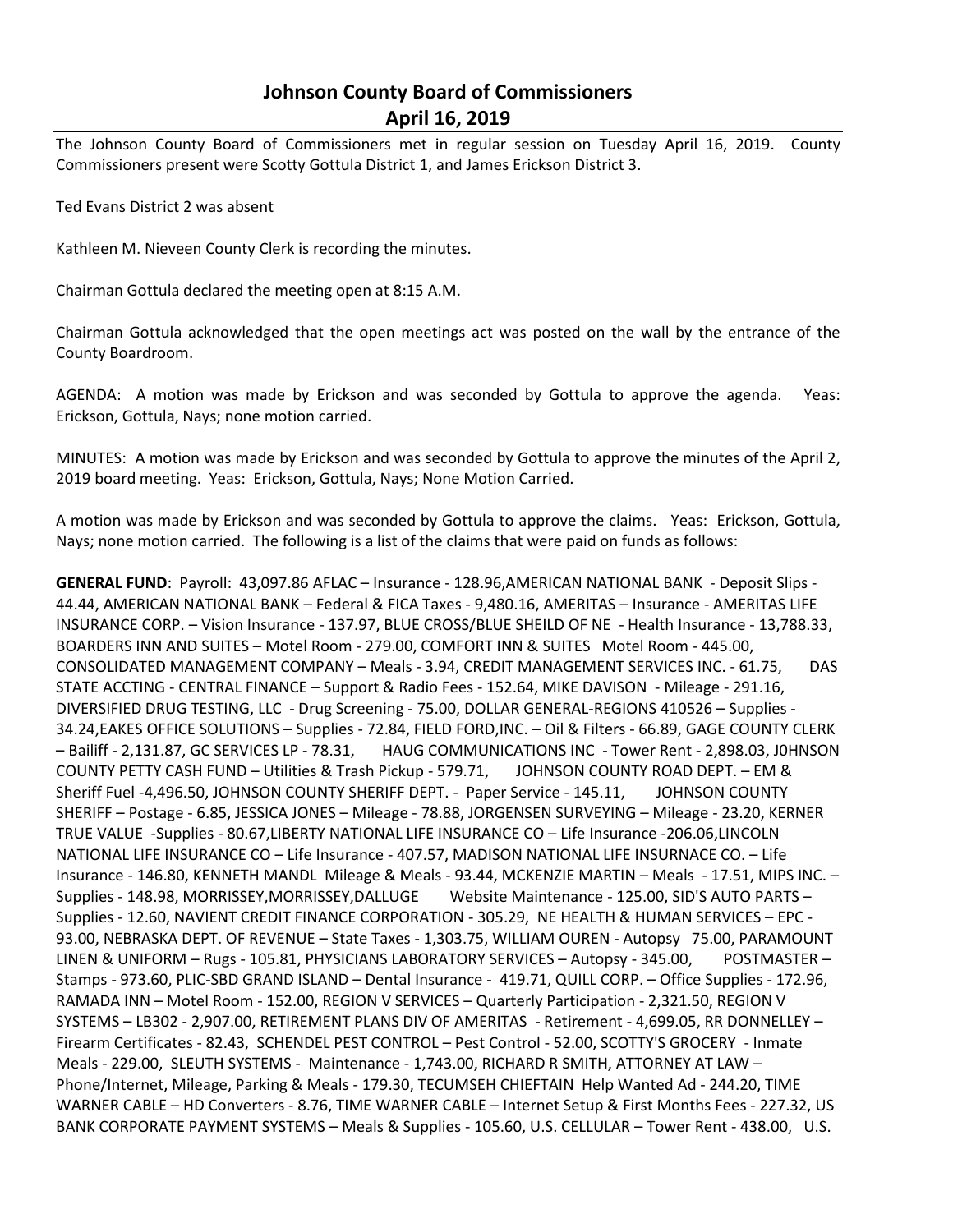CELLULAR - Internet & Landline Phone - 84.39, VERIZON CONNECT NWF,INC - GPS - 113.70, WINDSTREAM - Elevator Phone - 50.94.

**ROAD FUND**: Payroll: 19998.37 ACE IRRIGATION & MANUFACTURING - Culverts - 21,905.90, AFLAC - Insurance - 30.16, AMERICAN NATIONAL BANK – Federal & FICA Taxes - 4,327.42, AMERITAS LIFE INSURANCE CORP. – Insurance - 31.92, AUBURN NEWSPAPER – Time Sheets - 154.43, LEROY & LISA BARTELS – Easement - 39.17, BLUE CROSS/BLUE SHEILD OF NE – Health Insurance - 8,708.41, RAYMOND BORRENPOHL – Easement - 66.00, CARD SERVICES – Supplies - 535.53, CATERPILLAR FINANCIAL SERVICES – Equipment Rental - 6,049.99, EGGERS BROTHERS INC. – Shop Tools – 2,067.12, G & G OIL – Fuel - 11,380.32 - H H AUTO PARTS – Parts - 2,347.00, KENNETH & JUDITH HEIDEMANN - Easement - 123.75, HUMBOLDT IMPLEMENT CO – Skid steer Rental - 725.00, J0HNSON COUNTY PETTY CASH FUND – Utilities - 272.67, KERNER TRUE VALUE – Supplies - 594.19, LINCOLN NATIONAL LIFE INSURANCE CO Life Insurance - 255.48, SID'S AUTO PARTS – Parts - 825.62 - NEBRASKA DEPT. OF REVENUE – State Taxes - 604.99, PARAMOUNT LINEN & UNIFORM – Rugs - 26.47, POWERPLAN – Parts & Labor - 4,187.51, PLIC-SBD GRAND ISLAND – Dental Insurance -232.89, RDO TRUCK CENTER COMPANY – Parts - 179.12, RETIREMENT PLANS DIV OF AMERITAS – Retirement - 2,249.81, SAM'S CLUB MC/SYNCB – Supplies - 90.21, SAPP BROTHERS PETROLEUM – DEF/Oil - 2,383.80, SENECA SANITATION – Trash Pickup - 60.00, SPEERS TRUCK REPAIR LLC –Parts & Labor - 2,669.17, STERLING LUMBER COMPANY – Supplies - 4.60, T. O. HAAS TIRE – Tires & Repairs - 342.88, TRUCK CENTER COMPANIES – Parts - 58.26, VILLAGE OF STERLING – Utilities - 12.00, WASHINGTON NATIONAL INS COMPANY –Insurance - 9.25, WINDSTREAM – Landline - 136.34

## **LODGING TAX FUND:**

BYWAY 136 HERITAGE HIGHWAY – Membership - 100.00, COOK FIRE DEPARTMENT – Cook Days - 250.00, COOK LIONS CLUB - Melodrama & Cook Days - 250.00, DEER CREEK SODBUSTERS - Advertising - 500.00, ELK CREEK COMMUNITY CLUB – Advertising - 200.00, ELK CREEK MEN'S CLUB – Advertising - 300.00, HOME AND GARDEN SHOW – Advertising - 400.00, JOHNSON COUNTY AG & MECHANICAL – Advertising - 500.00, SOUTHEAST NEBRASKA TOURISM COUNCIL – Membership - 200.00, STERLING COMMUNITY ASSOCIATION – Advertising - 500.00, TECUMSEH COMMUNITY CLUB – Advertising - 100.00, TRAIL OF TREASURERS Advertising - 124.00

#### **INHERITANCE TAX FUND:**

MARTIN MARIETTA MATERIALS – Rock - 51,493.74, SASSE TRUCKING, LLC – Hauling - 5,454.90, U.S. CELLULAR – Router - 17.86

### **EMERGENCY MANAGEMENT FUND:**

J0HNSON COUNTY PETTY CASH FUND – OPPD 911 Tower - 42.65 - WINDSTREAM NEBRASKA INC - 911 Phones - 2278.63

#### **AMBULANCE SERVICE FUND:**

EMS BILLING SERVICES – Contract Billing - 703.37, JOHNSON COUNTY HOSPITAL – Supplies & Physical - 562.29, JOHNSON COUNTY ROAD DEPT. – Fuel - 306.98, MATHESON TRI-GAS INC – Supplies - 114.86, PANKO REPAIR – Fuel Treatment - 9.67, SOUTHEAST COMMUNITY COLLEGE – Tuition & Fees - 2,546.00, STERLING RESCUE – Reimbursement - 320.50

Kelly Kuhl was present at the meeting to discuss roads in the absence of Highway Supt. Matt Schaardt. Kelly discussed the continuation of rock hauling, and purchasing of rock. The board instructed Kelly to tell Matt to keep purchasing and hauling. Also discussed was the summer help.

County Attorney Rick Smith Discussed the Amendment to the Johnson County Ambulance By-Laws. A motion was made by Erickson and was seconded by Gottula to approve the Johnson County Ambulance By-Law Amendment. Yeas; Erickson, Gottula, Nays; none motion carried. The amendment allows payment of squad members for making non-emergency transfers.